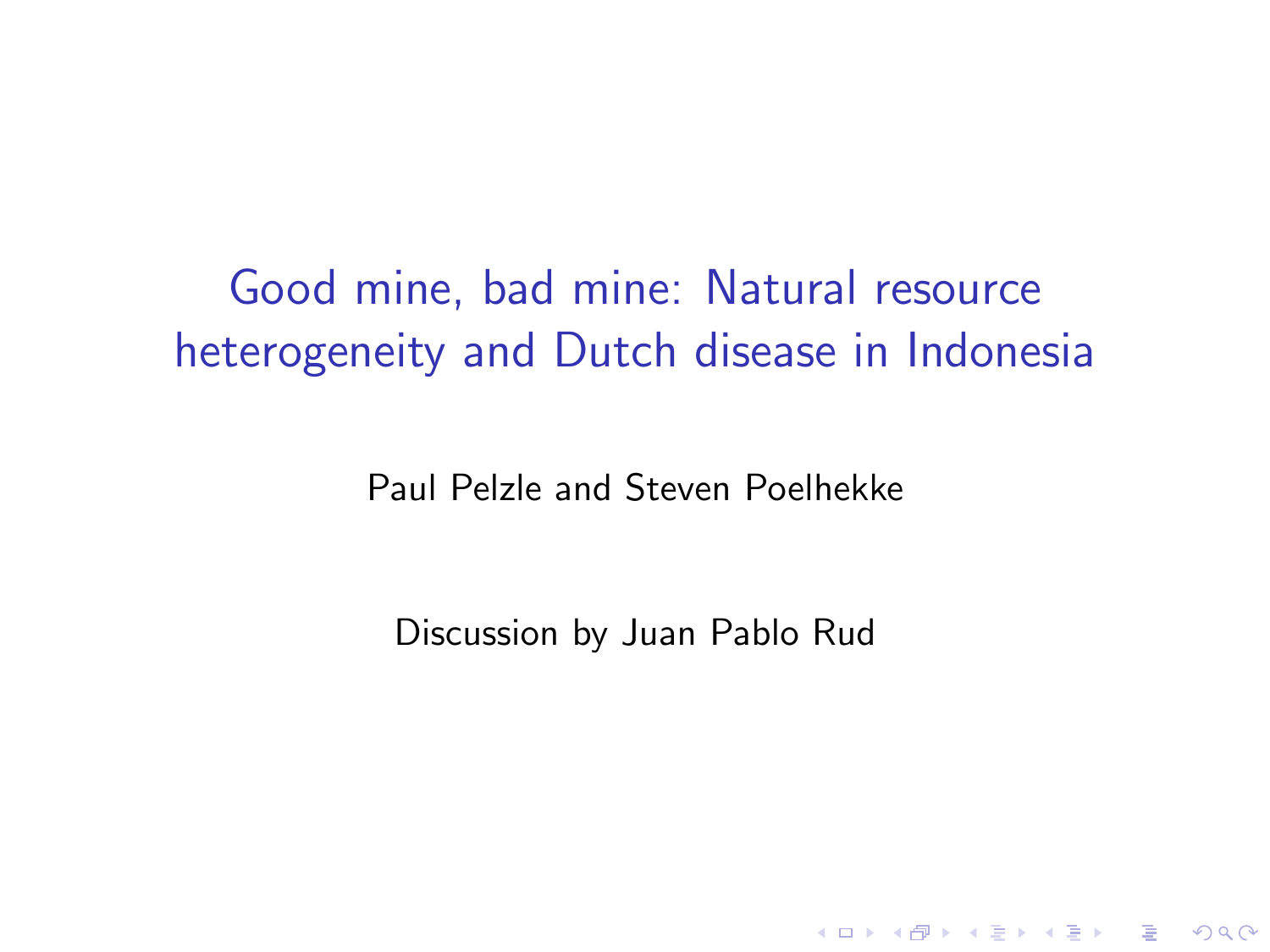#### <span id="page-1-0"></span>Why mixed evidence for the Dutch Disease?

Heterogeneity in extraction technologies can determine whether the resource sector competes for labour with other sectors

- $\blacktriangleright$  Labour-intensive extraction: increases demand for labour and wages, creating a problem for firms in tradable sectors.
- $\triangleright$  Capital-intensive extraction: weaker competition for labour, other benefits may accrue to other sectors through an increase in demand.

**K ロ ▶ K @ ▶ K 할 X X 할 X → 할 X → 9 Q Q ^**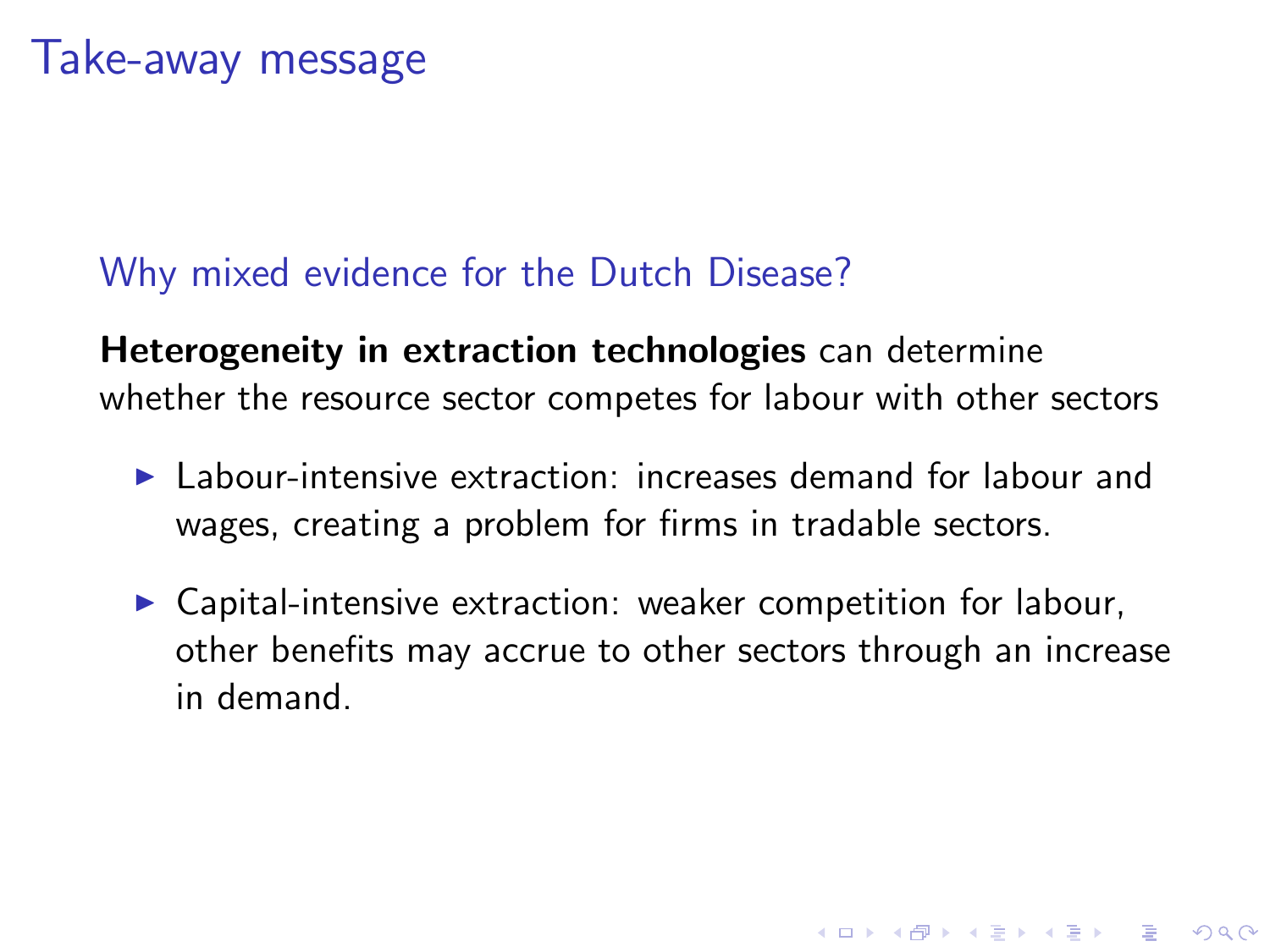# <span id="page-2-0"></span>The Model

- $\blacktriangleright$  Some key elements:
	- 1. A parameter that captures labour intensity in the resource production
	- 2. Exogenous prices in tradable and resource sectors (endogenous prices for the other sector, non-tradables)
	- 3. Profits are distributed locally (increasing local income regardless of wages)
	- 4. A tension between increased local expenditure and labour costs.

#### An increase in the price of natural resources

- $\blacktriangleright \uparrow p_R \Rightarrow \uparrow \mathit{L}^d_R \Rightarrow \uparrow$  income (wages and dividends)  $\Rightarrow \uparrow N T^d \Rightarrow \uparrow$  $p_{NT}$ . While wage costs increase for NT, increased spending dominates.
- ► As  $p_t$  is exogenous: ↑  $p_R \Rightarrow \uparrow L_R^d \Rightarrow \uparrow w \Rightarrow \downarrow L_T^d \downarrow T^s$ . Only a cost effect at play for T firms.
- **Iffects amplified with resource sector's [lab](#page-1-0)[o](#page-3-0)[ur](#page-1-0)[-i](#page-2-0)[nt](#page-3-0)[en](#page-0-0)[sit](#page-5-0)[y.](#page-0-0)**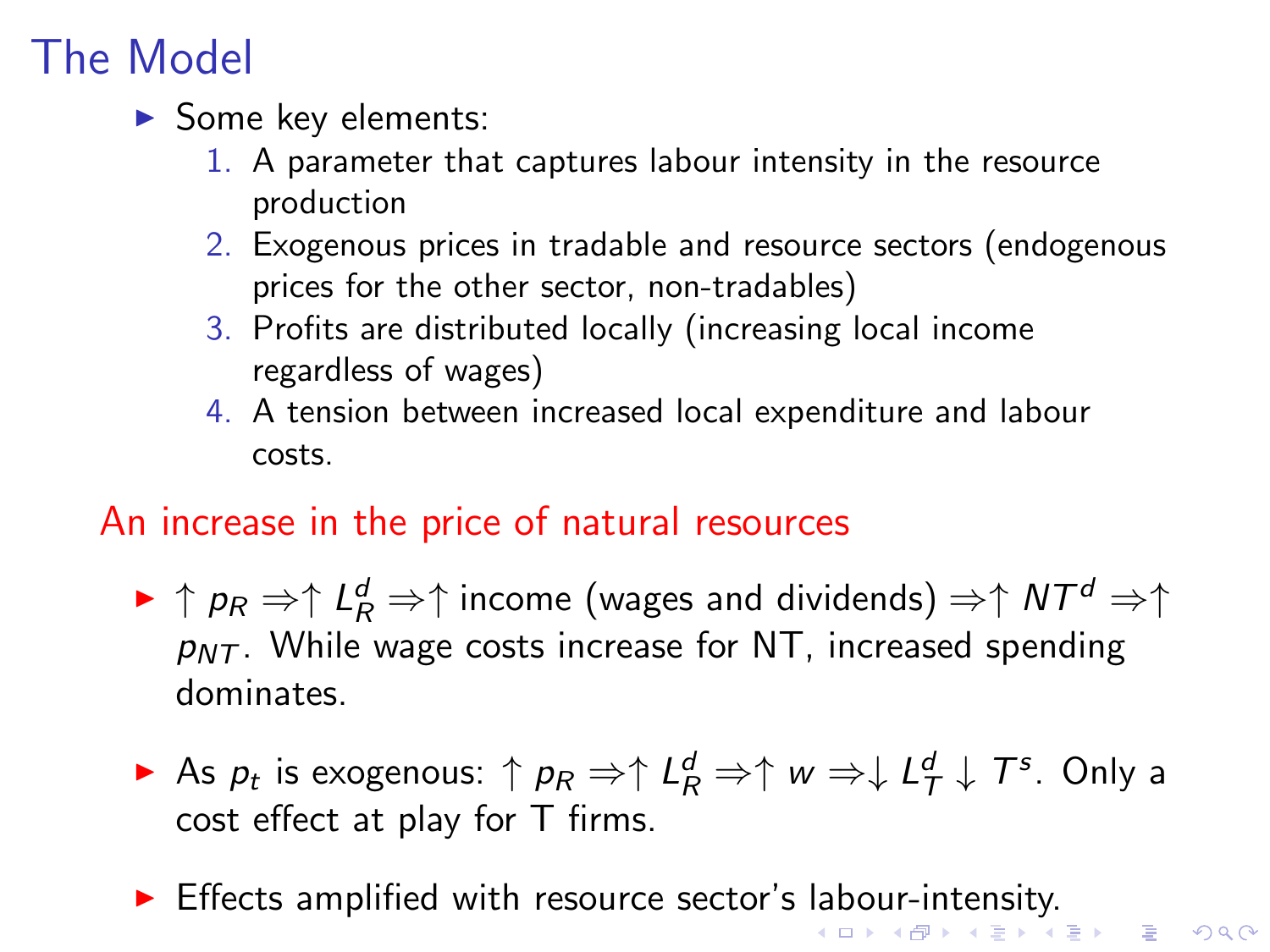### <span id="page-3-0"></span>Comments: Overlap between mining and manufacturing Endogenous location? Restrict to relevant districts?



 $290$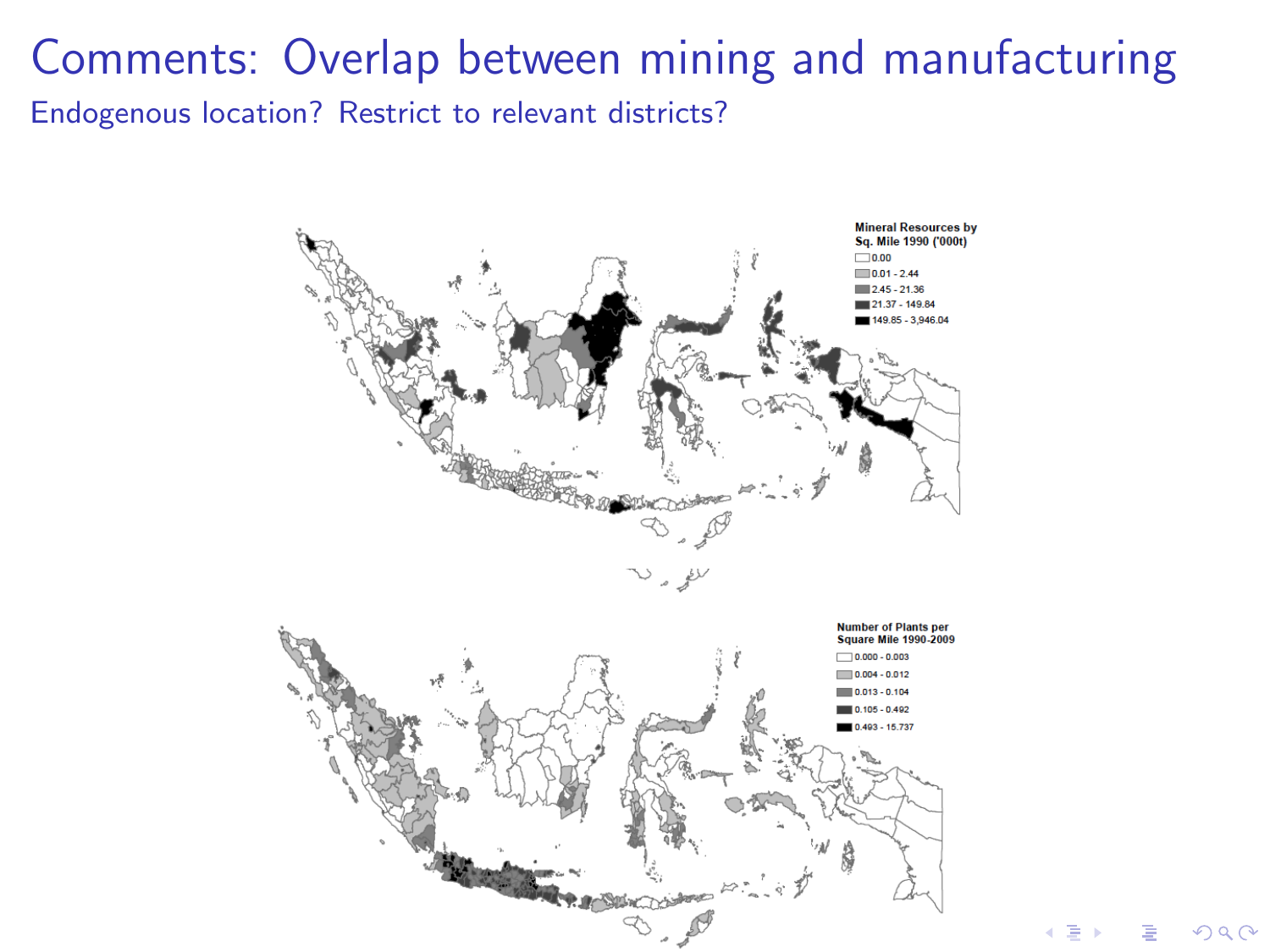## Labour markets and mining

- $\blacktriangleright$  How to define labour-intensity of the sector? Maybe better to use a relative measure (e.g. to production) rather than just looking at the number of workers? (Table 3)
- $\triangleright$  The key mechanism in the model is an increase in labour demand by mines: an increase in population in districts with underground mining only is suggestive but need more to show that shocks trigger a heterogeneous Dutch disease. (Table 4)
- $\triangleright$  Say something about skills in underground v open pit mining: Are these workers substitute for manufacturing workers (in tradable v non-tradable sectors) in this context?

**KORKAR KERKER E VOOR**